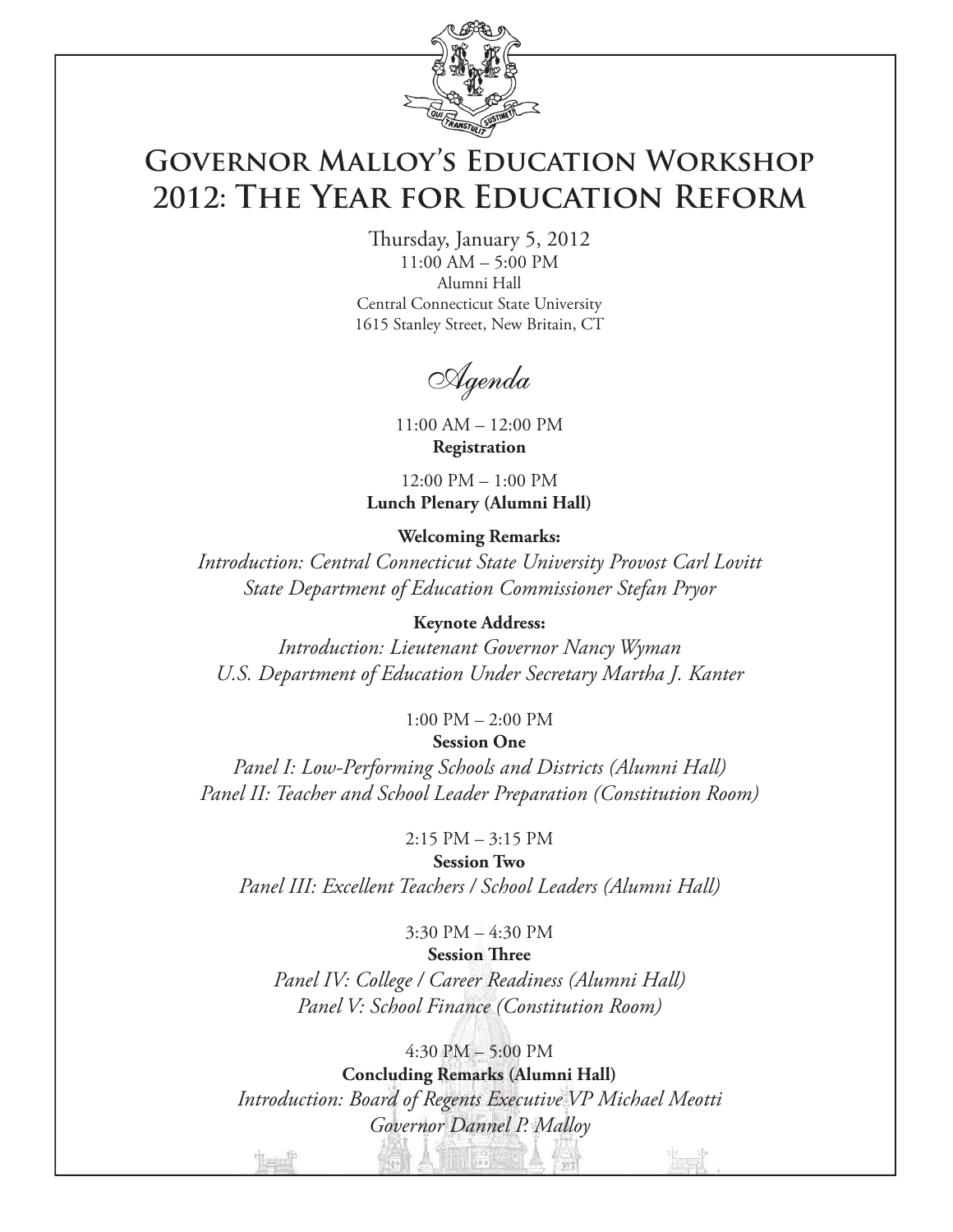### **Closing the Achievement Gap: The Presentation of Bold Ideas and Solutions, While Learning Lessons from Other States and Reform Efforts**

### **SESSION ONE**

# **Panel I: Low-Performing Schools and Districts**

*Location: Alumni Hall in the Student Center* 

*Challenge/Problem to be Addressed in Connecticut*: Support and lift up those schools and school districts within the state that are consistently falling short in their efforts to educate students, provide a safe school climate, and prepare students for college and career.

### *Purpose:*

To discuss experiences and provide ideas and guidance for how the state can support and intervene in the lowest-performing schools and districts in ways that enable enhanced student achievement.

### **Moderator**

Justin Cohen, President School Turnaround Group Mass Insight Education

### **Panelists**

- Kevin Guitterrez, CEO ReNEW Charter Schools
- Paul Herdman, Executive Director RODEL Foundation of Delaware
- Kathleen Greider, Superintendent, Farmington Public Schools
- Sandy Kase, CAO Bridgeport Public Schools / former Superintendent, NYC Chancellor's District

# **Panel II: Teacher and School Leader Preparation**

*Location: Constitution Room in Memorial Hall*

*Challenge/Problem to be Addressed in Connecticut:*  Help support program graduates to successfully demonstrate certain skills, knowledge and approaches needed to be effective teachers and school leaders as well as coordinate and collaborate preparation programs with districts in order to ensure the best training of candidates.

### *Purpose:*

To share elements of successful preparation programs in-state and out-of-state to inform improvements in Connecticut.

#### **Moderator**

David Nee, Executive Director William Caspar Graustein Memorial Fund / Board Member, Connecticut Center for School Change

### **Panelists**

- Arthur Levine, President, The Woodrow Wilson National Fellowship Foundation
- Robert M. Villanova, Director Executive Leadership Program UConn Neag School of Education
- Michael Sampson, Dean of Education Southern Connecticut State University
- Gary Chesley, Superintendent Bethel Public Schools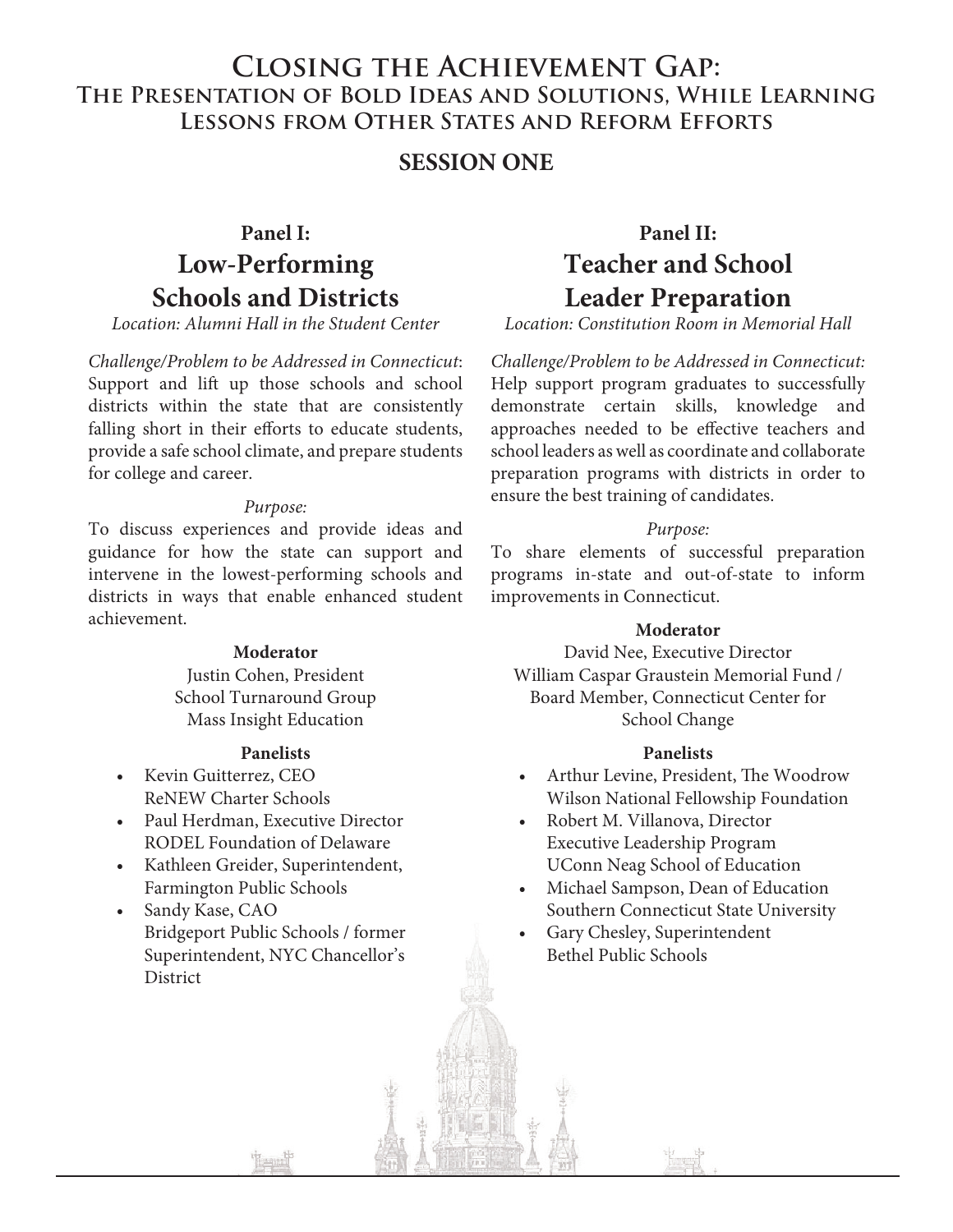### **Closing the Achievement Gap: The Presentation of Bold Ideas and Solutions, While Learning Lessons from Other States and Reform Efforts**

### **SESSION TWO**

## **Panel III Excellent Teachers/ School Leaders**

*Location: Alumni Hall in the Student Center*

*Challenge/Problem to be Addressed in Connecticut:*  Promote excellence in teaching and administration, while providing evaluative mechanisms and effective supports necessary for all teachers and school leaders.

#### *Purpose:*

To discuss experiences and precedents in education reform and to discuss innovative steps that can be taken to promote excellence in the classroom.

### **Moderator**

Jon Schnur Executive Chairman and Co-Founder America Achieves

#### **Panelists**

- Randi Weingarten, President American Federation of Teachers
- Reginald Mayo, Superintendent New Haven Public Schools
- Richard Laine, Former Director of Education, The Wallace Foundation
- Joseph Cirasuolo, Executive Director Connecticut Association of Public School Superintendents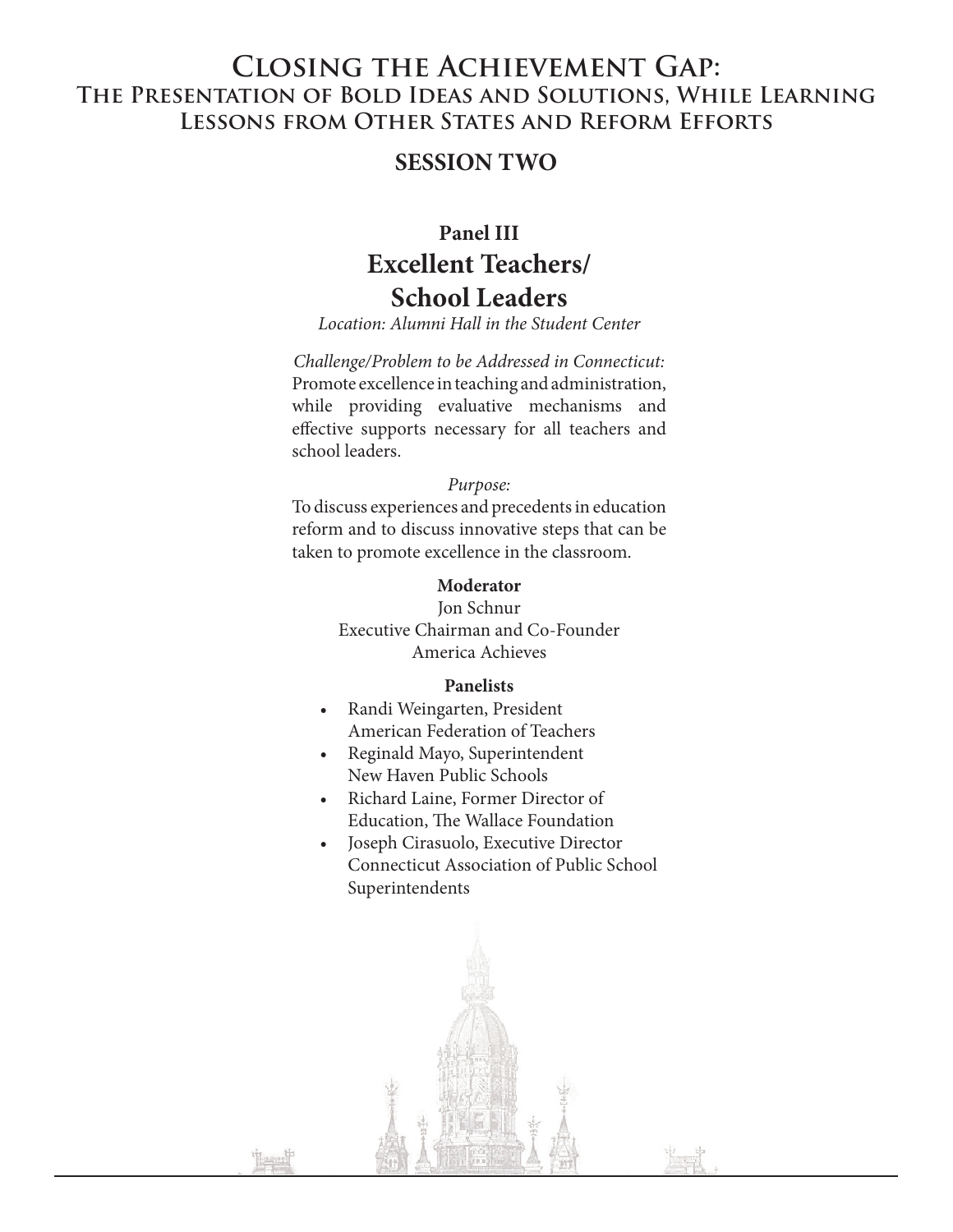### **Closing the Achievement Gap: The Presentation of Bold Ideas and Solutions, While Learning Lessons from Other States and Reform Efforts**

### **SESSION THREE**

## **Panel IV: College/Career Readiness**

*Location: Alumni Hall in the Student Center*

*Challenge/Problem to be Addressed in Connecticut:* Prepare students so that they arrive to and succeed in college and career without "remediation."

### *Purpose:*

To communicate about how a College and Career Readiness definition and the Common Core State Standards can help to improve and support student achievement.

### **Moderator**

Michael Meotti Executive Vice President Board of Regents for Higher Education / Co-Chair, P-20 Council

### **Panelists**

- Charis McGaughy, Director of Partnerships and Development Division Educational Policy Improvement Center (EPIC)
- Michael Cohen, President Achieve, Inc.
- Jennifer McNelly, Senior Vice President The Manufacturing Institute

### **Panel V: School Finance**

*Location: Constitution Room in Memorial Hall*

*Challenge/Problem to be Addressed in Connecticut:* Amplify and focus on the work being done by the ECS Task Force in order to understand, evaluate, and restructure the Education Cost Sharing formula.

#### *Purpose:*

To discuss prior examples of education finance reform and to learn about comprehensive solutions to revamp the way in which state dollars go to fund the education of students.

### **Moderator**

Paul Vallas, Acting Superintendent Bridgeport Public Schools / former Superintendent, New Orleans Recovery School District, Philadelphia Public Schools and Chicago Public Schools

#### **Panelists**

- Cynthia Brown, Director of Rhode Island State Department of Education, Statewide Efficiencies
- Michael Sharpe, President Connecticut Charter School Network / CEO, Jumoke Academy
- Dudley Williams, Member, ECS Task Force / District Director, GE Asset Director, Management
- Elsa Nuñez, Member, ECS Task Force / President Eastern Connecticut State University